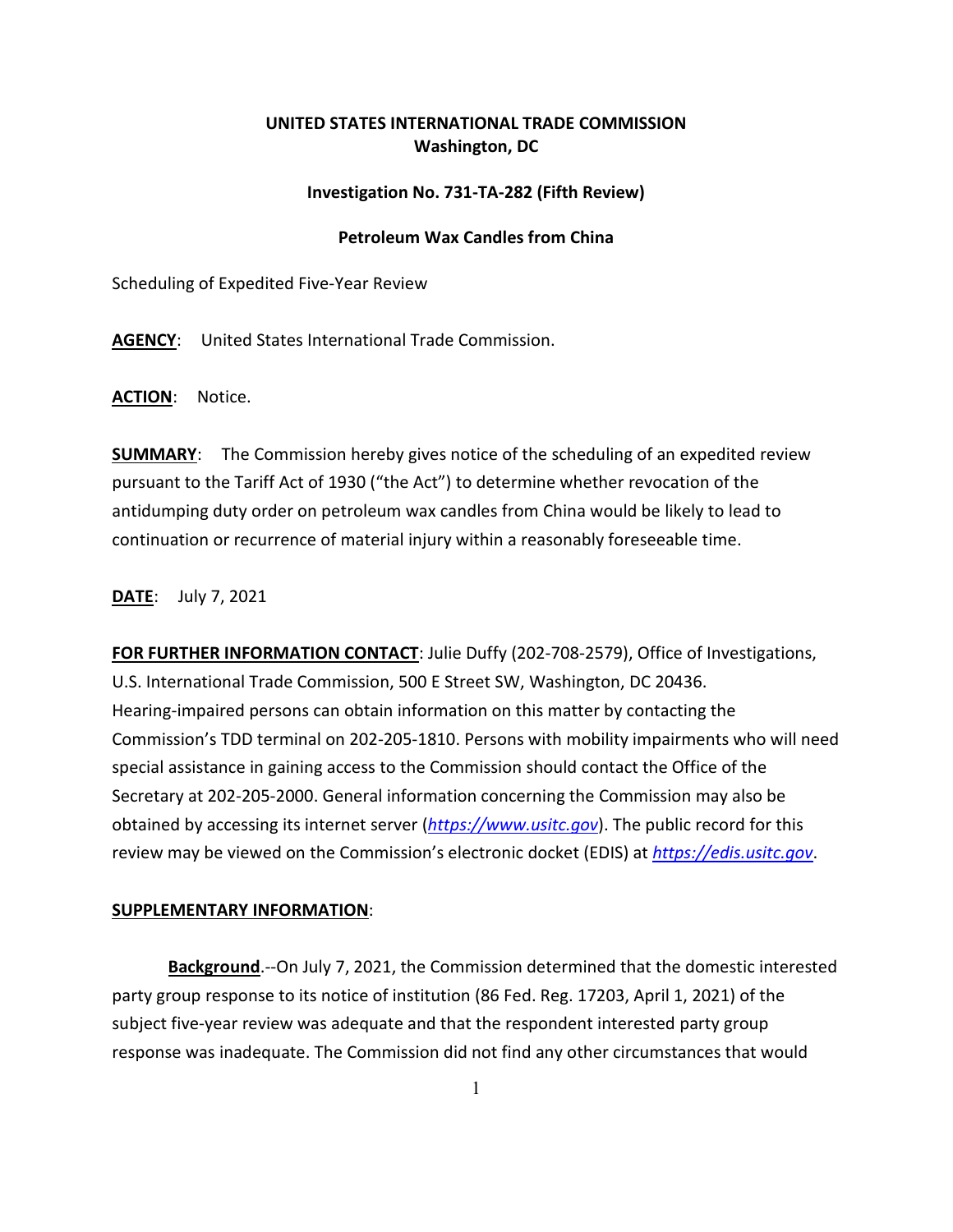warrant conducting a full review.<sup>1</sup> Accordingly, the Commission determined that it would conduct an expedited review pursuant to section 751(c)(3) of the Tariff Act of 1930 (19 U.S.C. 1675(c)(3)). [2](#page-1-1)

For further information concerning the conduct of this review and rules of general application, consult the Commission's Rules of Practice and Procedure, part 201, subparts A and B (19 CFR part 201), and part 207, subparts A, D, E, and F (19 CFR part 207).

Please note the Secretary's Office will accept only electronic filings at this time. Filings must be made through the Commission's Electronic Document Information System (EDIS, [https://edis.usitc.gov\)](https://edis.usitc.gov/). No in-person paper-based filings or paper copies of any electronic filings will be accepted until further notice.

**Staff report**.--A staff report containing information concerning the subject matter of the review has been placed in the nonpublic record, and will be made available to persons on the Administrative Protective Order service list for this review on September 10, 2021. A public version will be issued thereafter, pursuant to section 207.62(d)(4) of the Commission's rules.

**Written submissions**.--As provided in section 207.62(d) of the Commission's rules, interested parties that are parties to the review and that have provided individually adequate responses to the notice of institution, $3$  and any party other than an interested party to the review may file written comments with the Secretary on what determination the Commission should reach in the review. Comments are due on or before September 17, 2021 and may not contain new factual information. Any person that is neither a party to the five-year review nor an interested party may submit a brief written statement (which shall not contain any new factual information) pertinent to the review by September 17, 2021. However, should the Department of Commerce ("Commerce") extend the time limit for its completion of the final

<span id="page-1-0"></span> $<sup>1</sup>$  A record of the Commissioners' votes is available from the Office of the Secretary and at the</sup> Commission's website.

<sup>&</sup>lt;sup>2</sup> Vice Chair Stayin did not participate in this proceeding.

<span id="page-1-2"></span><span id="page-1-1"></span><sup>&</sup>lt;sup>3</sup> The Commission has found the response to its notice of institution filed by the National Candle Association, a trade association whose 36 members are either producers or wholesalers of U.S. produced petroleum wax candles, to be adequate. Comments from other interested parties will not be accepted (*see* 19 CFR 207.62(d)(2)).